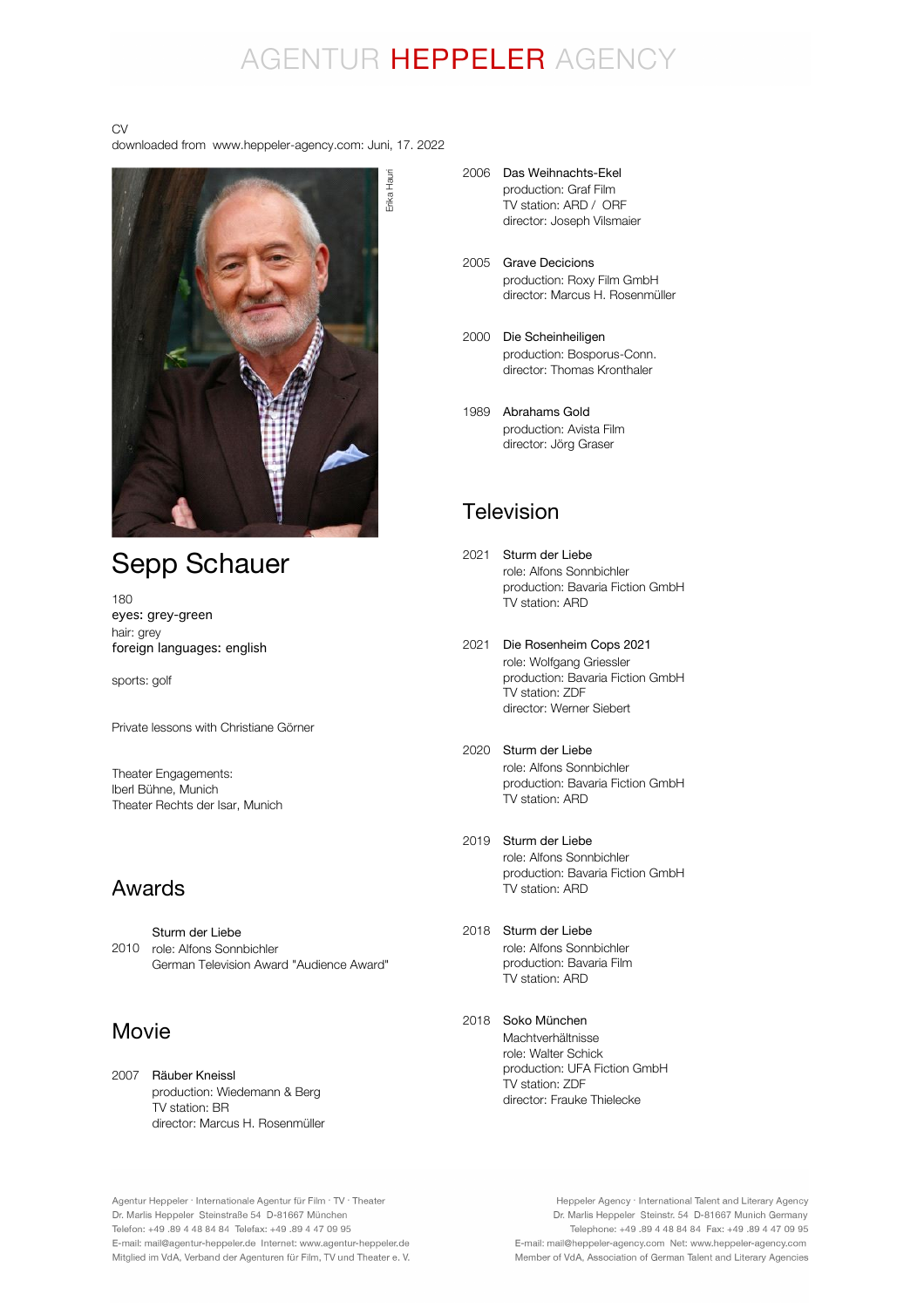## Sepp Schauer

 $C<sub>N</sub>$ 

- 2018 Zimmer mit Stall Tierisch gute Ferien role: Vincent production: Roxy Film GmbH TV station: ARD / Degeto director: Ralf Huettner
- 2017 Der Alte Die Kunst des Scheiterns role: Schrödinger production: Neue Münchner Fernsehproduktion TV station: ZDF director: Johannes Grieser
- 2016 Sturm der Liebe (2016-2017) role: Alfons production: Bavaria Film TV station: ARD
- 2015 Monaco 110 role: Arthur Meier production: Producers at work TV station: BR director: Carsten Meyer-Grohbrügge
- 2014 Sturm der Liebe (2015-2016) role: Alfons Sonnbichler production: Bavaria Film TV station: ARD
- 2013/ Sturm der Liebe 2013/ 2014 2015 role: Alfons Sonnbichler production: Bavaria TV station: ARD
- 2013 Die Gruberin role: Moosgruber production: die film GmbH TV station: ZDF director: Thomas Kronthaler
- 2013 Von Kerlen und Kühen role: Hans production: Bavaria TV station: ARD director: Sybille Tafel
- 2012 Sturm der Liebe 2012 role: Alfons Sonnbichler production: Bavaria TV station: ARD
- 2012 Die Rosenheim Cops role: Joseph Wieland production: Bavaria TV station: ZDF director: Gunter Krää
- 2011 Sturm der Liebe Spezial role: Alfons production: Bavaria Film TV station: ARD
- 2010 Sturm der Liebe Spezial role: host production: First Entertainment TV station: ARD/WDR
- 2010 Prager Geheimnis role: Thilo

production: Bavaria Film TV station: ARD director: Marco Serafini

- 2009 Tatort Wir sind die Guten role: Förster production: Bavaria Film TV station: ARD director: Jobst Oetzmann
- 2008 Utta Danella Der Verlobte meiner besten Freundin role: Quirin production: Bavaria TV station: ARD / Degeto director: Peter Weissflog
- 2007 Der Alte role: Walter Reitz production: Neue Münchner Fernsehproduktion TV station: ZDF director: Hartmut Griesmayr
- 2006 Tschüß wir bleiben hier! production: Hager Moss TV station: ZDF director: Renè Heisig

#### 2005 Sturm der Liebe

- 2011 TV station: ARD production: Bavaria director: u.a. Jürgen Weber, Stefan Jonas, Dieter Schlotterbeck und Carsten Mayer-Grohbrügge
- 2005 Unter Verdacht Ein Leben für die Partei production: Pro GmbH TV station: ZDF director: Ulrich Zrenner
- 2005 München 7 production: BR TV station: BR director: Franz Xaver Bogner
- 2005 Komödienstadl Die Maibaumwache production: BR TV station: BR director: Steffi Kammermeier
- 2005 Der Bulle von Tölz production: Alexander Film TV station: SAT.1 director: Udo Witte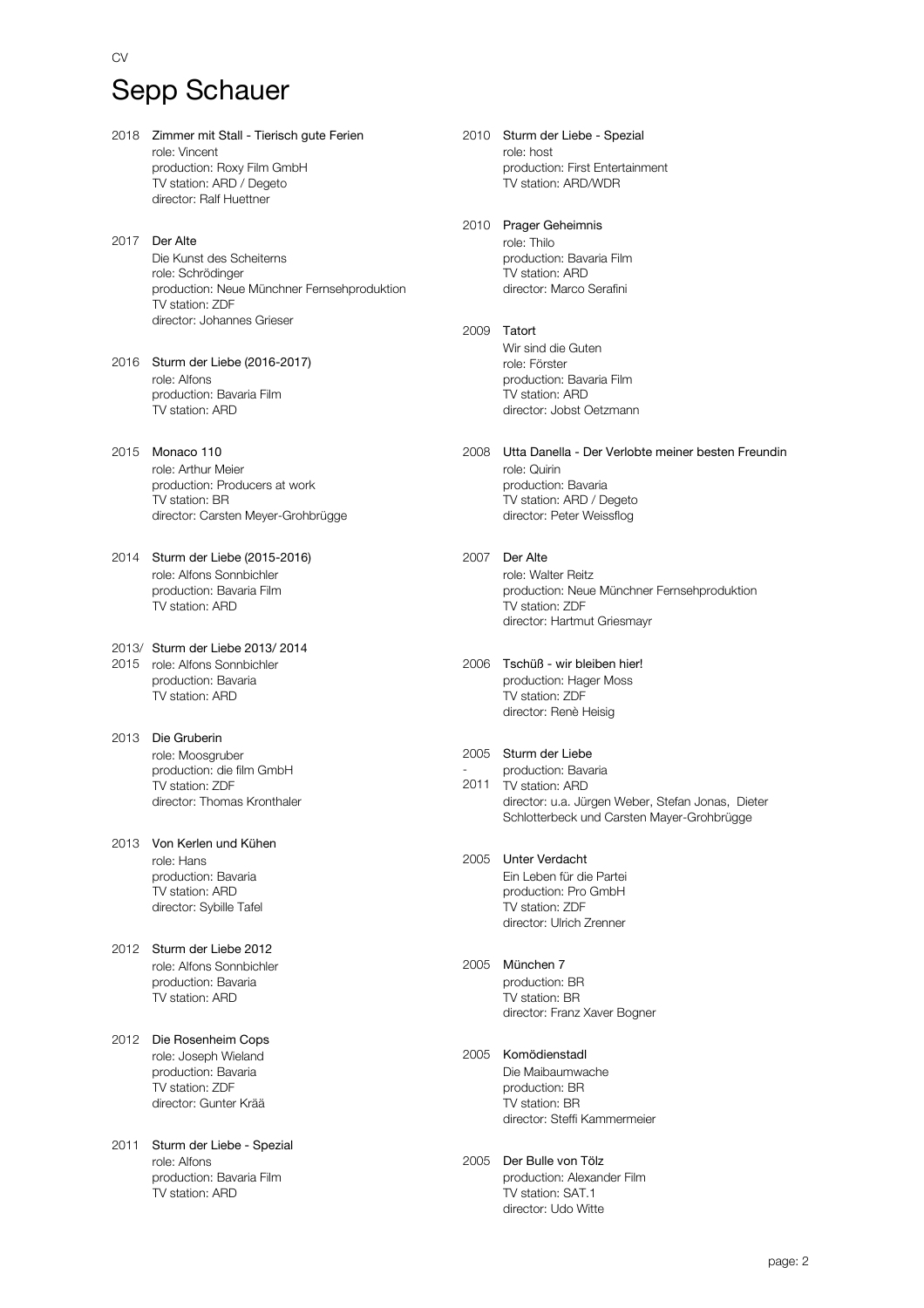# Sepp Schauer

- 2004 Komödienstadel Herzsolo production: BR TV station: BR director: Werner Asam
- 2004 Plötzlich Opa production: die film GmbH TV station: ARD / Degeto director: Thomas Kronthaler
- 2004 München 7 production: BR TV station: BR director: Franz Xaver Bogner
- 2004 SOKO Kitzbühl production: Beo Film TV station: ORF / ZDF director: Michael Zens
- 2004 Komödienstadel Karten lügen nicht production: BR TV station: BR director: Erich Neureuther
- 2003 Der Bulle von Tölz Sport ist Mord production: Alexander Film TV station: SAT.1 director: Werner Masten
- 2003 Herz und Handschellen Ein schöner Tod production: Hofmann & Voges Entertainment GmbH TV station: SAT.1 director: Michael Zens
- 2003 München 7 production: BR TV station: BR director: Franz Xaver Bogner
- 2003 Um Himmels Willen Panik Attacke production: ndF neue deutsche Filmgesellschaft mbH TV station: ARD director: Helmut Metzger
- 2003 Glashimmel production: Sonne, Mond & Sterne Film TV station: BR director: Marijan D. Vajda
- 2003 Komödienstadel Amerikaner mit Zuckerguss production: BR TV station: BR director: Steffi Kammermeier
- 2002 Hund und Katz production: Ziegler Film GmbH & Co. KG TV station: ARD director: Dieter Berner
- 2001 Cafe Meineid Die Uhr läuft production: BR TV station: BR director: Franz Xaver Bogner
- 2001 Hochzeit auf dem Lande production: Bavaria Fillm TV station: ARD director: Gloria Behrens
- 2001 Himmelreich auf Erden production: teamWorx Television & Film GmbH TV station: ZDF director: Thorsten C. Fischer
- 2001 Davon stirbt man nicht production: Objectiv Film TV station: ARD / Degeto director: Christine Hartmann
- 2000 SOKO 5113 Besessen production: UFA TV station: ZDF director: Zbynek Cerven
- 2000 Tanz mit dem Teufel production: teamWorx Television & Film GmbH TV station: SAT.1 director: Peter Keglevic
- 2000 Tatort und dahinter liegt New York production: MTM TV station: ARD director: Friedemann Fromm
- 1999 Komödienstadel Der Leberkasbaron production: BR TV station: BR director: Erich Neureuther
- 1998 Ein ganz gewöhnlicher Totschlag production: Bavaria Film director: Erwin Keusch
- 1998 Der Bulle von Tölz Tod in der Walpurgisnacht production: Alexander Film TV station: SAT.1 director: Walter Bannert